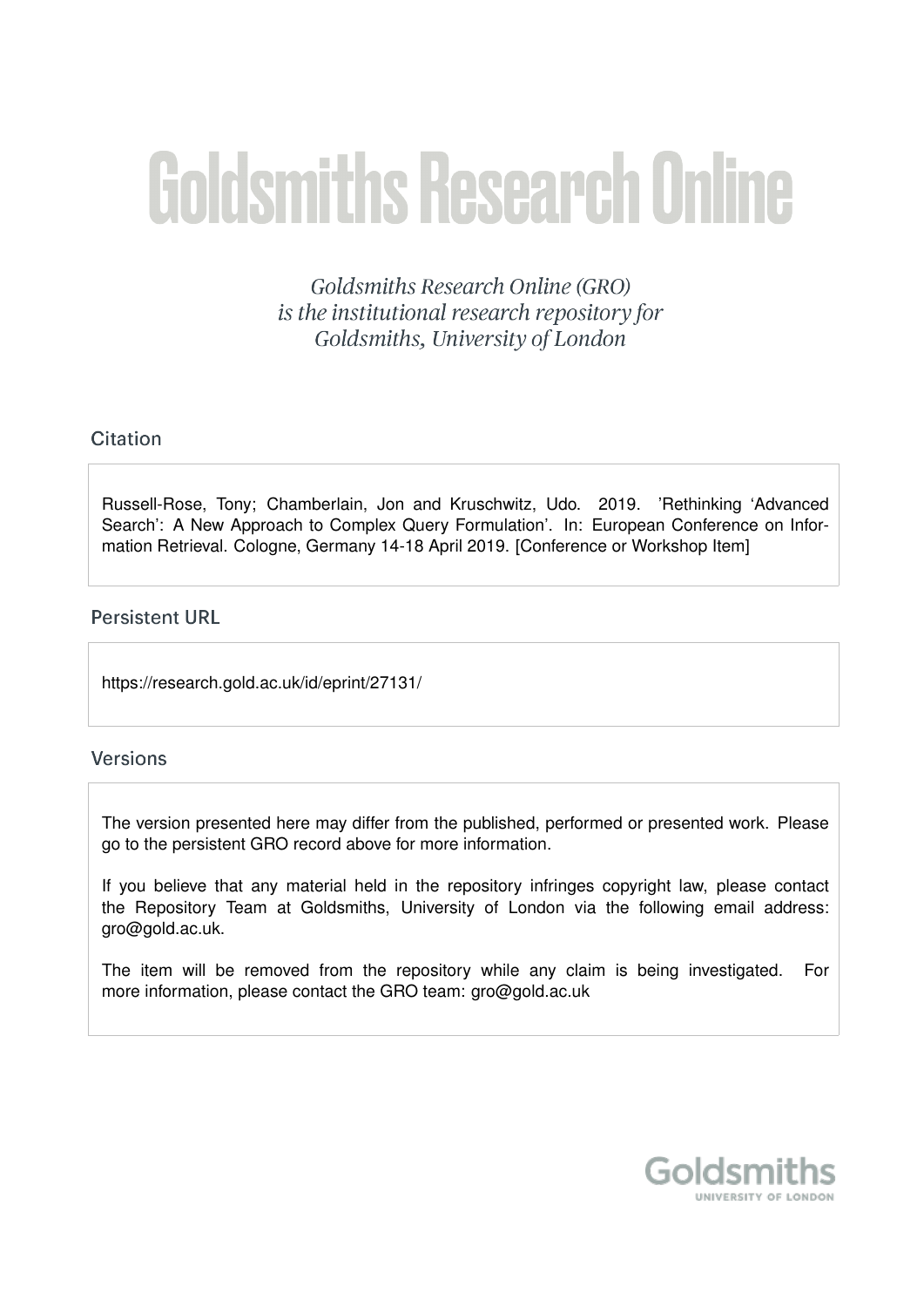# Rethinking 'Advanced Search': A New Approach to Complex Query Formulation

Tony Russell-Rose<sup>1</sup>, Jon Chamberlain<sup>2</sup>, and Udo Kruschwitz<sup>2</sup>

 $^{\rm 1}$  UX<br>labs Ltd, Brunel House, 340 Firecrest Ct, Centre Park, Warrington WA1<br>  $1{\rm RG}$ tgr@uxlabs.co.uk

<sup>2</sup> School of Computer Science and Electronic Engineering, University of Essex, Wivenhoe Park, Colchester, Essex, UK, CO4 3SQ <jchamb|udo>@essex.ac.uk

Abstract. Knowledge workers such as patent agents, recruiters and media monitoring professionals undertake work tasks where search forms a core part of their duties. In these instances, the search task often involves the formulation of complex queries expressed as Boolean strings. However, creating effective Boolean queries remains an ongoing challenge, often compromised by errors and inefficiencies. In this demo paper, we present a new approach to query formulation in which concepts are expressed on a two-dimensional canvas and relationships are articulated using direct manipulation. This has the potential to eliminate many sources of error, makes the query semantics more transparent, and offers new opportunities for query refinement and optimisation.

Keywords: query formulation · advanced search · Boolean · search visualisation · professional search

### 1 Introduction

Many knowledge workers rely on the effective use of search applications in the course of their professional duties [6]. Patent agents, for example, depend on accurate prior art search as the foundation of their due diligence process [10]. Similarly, recruitment professionals rely on Boolean search as the basis of the candidate sourcing process [8], and media monitoring professionals routinely manage thousands of Boolean expressions on behalf their client briefs [12].

The traditional solution is to formulate complex Boolean expressions consisting of keywords, operators and search commands, such as that shown in Figure 1. However, the practice of using Boolean strings to articulate complex information needs suffers from a number of fundamental shortcomings [9]. First, it is poor at communicating structure: without some sort of physical cue such as indentation, parentheses and other delimiters can become lost among other alphanumeric characters. Second, it scales poorly: as queries grow in size, readability becomes progressively degraded. Third, they are error-prone: even if syntax checking is provided, it is still possible to place parentheses incorrectly, changing the semantics of the whole expression.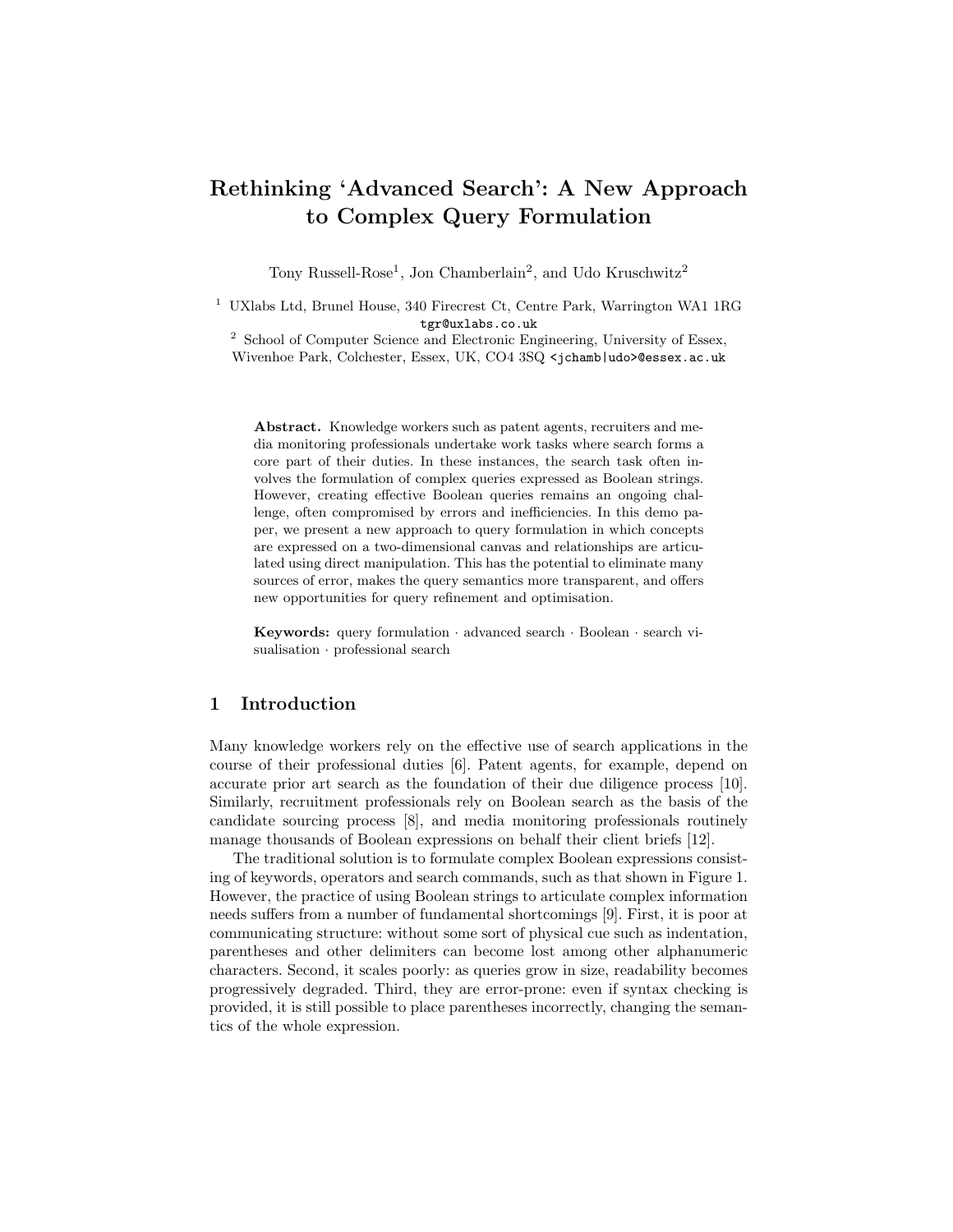(cv OR "cirriculum vitae" OR resume OR "resum") (filetype:doc OR filetype:pdf OR filetype:txt) (inurl:profile OR inurl:cv OR inurl:resume OR initile:profile OR intitle:cv OR initile:resume) ("project manager" OR "it project manager" OR "program\* manager" OR "data migration manager" OR "data migration project manager") (leinster OR munster OR ulster OR connaught OR dublin) -template -sample -example -tutorial -builder -"writing tips" -apply -advert -consultancy

Fig. 1: An example from the Boolean Search Strings Repository

To mitigate these issues, many professionals rely on previous examples of best practice. Recruitment professionals, for example, draw on repositories such as the Boolean Search Strings Repository<sup>3</sup> and the Boolean String Bank<sup>4</sup>. However, these repositories store content as unstructured text strings, and as such their true value as source of experimentation and learning may never be fully realized.<sup>5</sup>

 $2dSearch<sup>6</sup>$  offers an alternative approach. Instead of formulating Boolean strings, queries are expressed by combining objects on a two-dimensional canvas and relationships are articulated using direct manipulation. This eliminates many sources of syntactic error, makes the query semantics more transparent, and offers further opportunities for query refinement and optimisation.

### 2 Related Work

The application of data visualisation to search query formulation can offer significant benefits, such as fewer zero-hit queries, improved query comprehension and better support for exploration of an unfamiliar database [3]. An early example is that of Anick et al. [1], who developed a two-dimensional graphical representation of a users natural language query that supported reformulation via direct manipulation. Fishkin and Stone [2] investigated the application of direct manipulation techniques to database query formulation, using a system of lenses to refine and filter the data. Jones [4] developed a query interface to the New Zealand Digital Library which uses Venn diagrams and integrated query result previews.

A further example is Yi et al. [13], who applied a dust and magnet metaphor to multivariate data visualization. Nitsche and Nurnberger[5]] developed a system based on a radial user interface that supports phrasing and interactive visual refinement of vague queries. A further example is  $Boolify^7$ , which provides a drag and drop interface to Google. More recently, de Vries et al [11] developed a system which utilizes a visual canvas and elementary building blocks to allow users

<sup>3</sup> https://booleanstrings.ning.com/forum/topics/boolean-search-strings-repository, accessed 10 Oct 2018.

<sup>4</sup> https://scoperac.com/booleanstringbank, accessed 10 Oct 2018.

<sup>5</sup> http://booleanblackbelt.com/2016/01/the-most-powerful-boolean-search-operator, accessed 10 Oct 2018.

 $^6$ https://2dsearch.com, accessed 24 Oct 2018.

<sup>7</sup> https://www.kidzsearch.com/boolify/, accessed 23 Oct 2018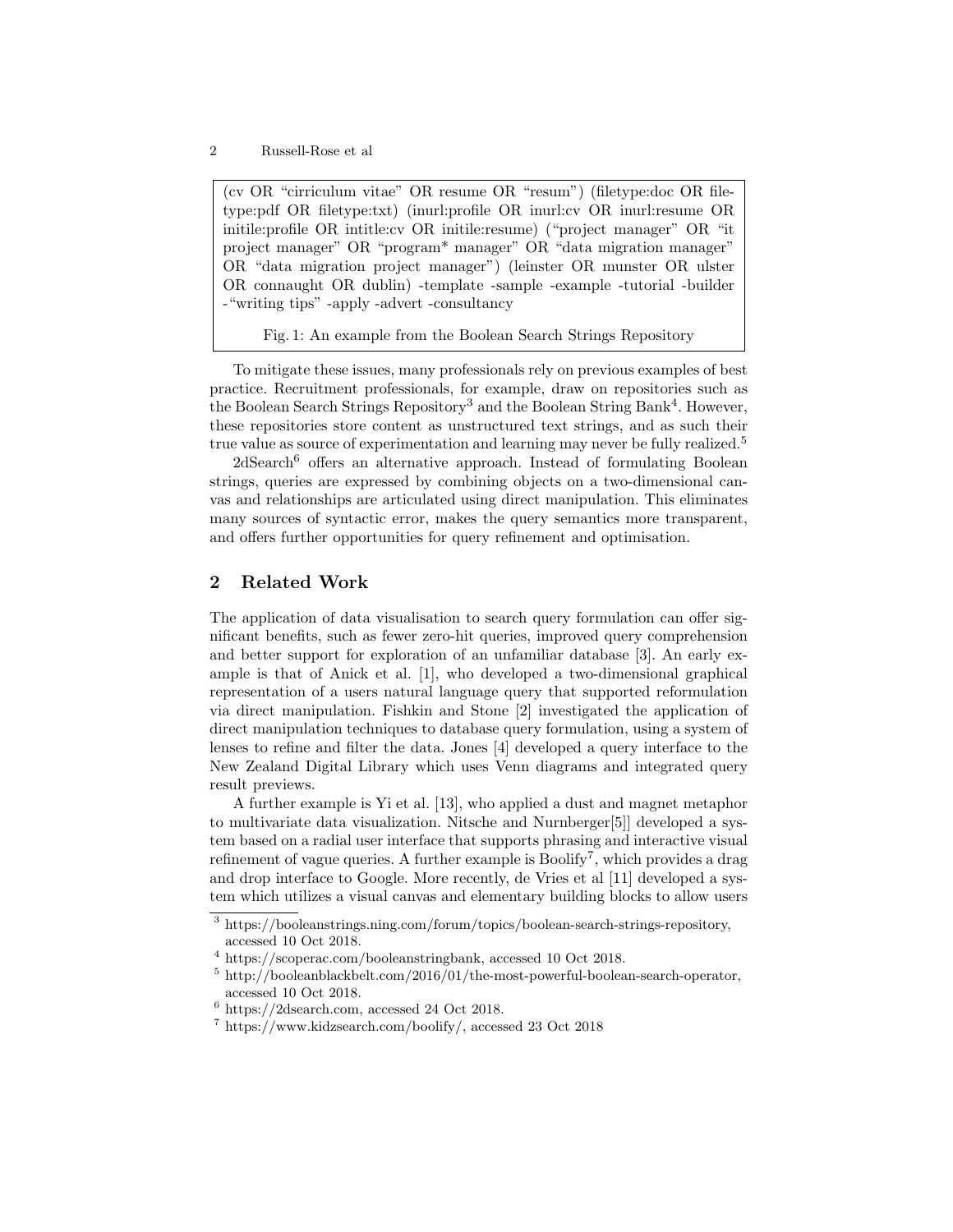to graphically configure a search engine. 2dSearch differs from the prior art in offering a database-agnostic approach with automated query suggestions and support for optimising, sharing and re-using query templates and best practices.

### 3 Design Concept

At the heart of 2dSearch is a graphical editor which allows the user to formulate queries as objects on a two-dimensional canvas. Concepts can be simple keywords or attribute:value pairs representing controlled vocabulary terms or database-specific search operators. Concepts can be combined using Boolean (and other) operators to form higher-level groups and then iteratively nested to create expressions of arbitrary complexity. Groups can be expanded or collapsed on demand to facilitate transparency and readability.



Fig. 2: The 2dSearch app showing query canvas (left) and search results pane (right).

The application consists of two panes (see Figure 2): a query canvas and a search results pane (which can be resized or detached in a separate window). The canvas can be resized or zoomed, and features an 'overview' widget to allow users to navigate to elements that may be outside the current viewport. Adopting design cues from Google's Material Design language<sup>8</sup>, a sliding menu is offered on the left, providing file I/O and other options. This is complemented by a navigation bar which provides support for document-level functions such as naming and sharing queries.

Although 2dSearch supports creation of complex queries from a blank canvas, its value is most readily understood by reference to an example such as that

 $\frac{8}{8}$  https://material.io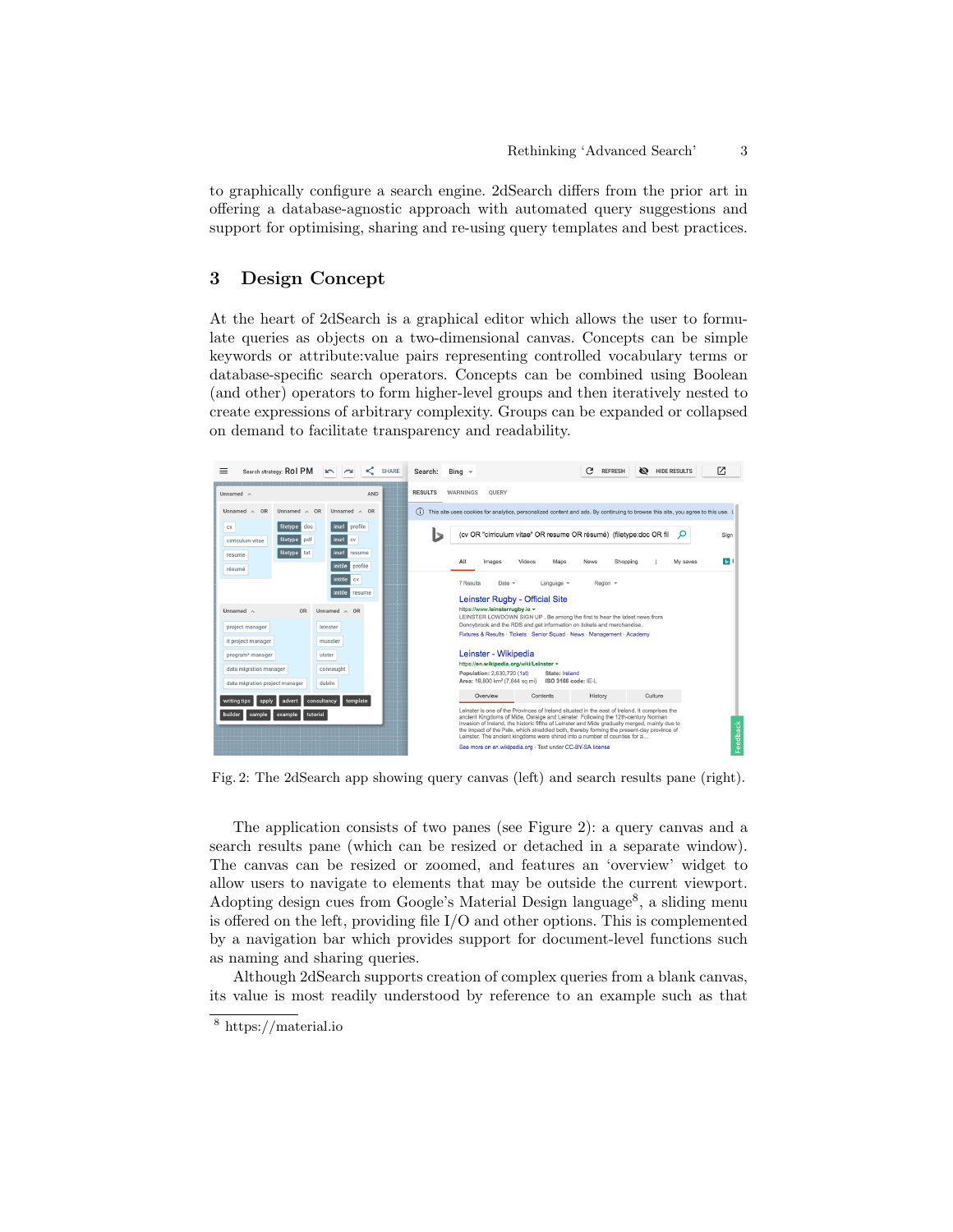### 4 Russell-Rose et al

of Figure 1, which is intended to find social profiles for data migration project managers located in Dublin. Although relatively simple, this query is still difficult to interpret, optimise or debug. However, when opened with 2dSearch, it becomes apparent that the overall expression consists of a conjunction of OR clauses (nested blocks) with a number of specialist search operators (dark blue) and negated terms (white on black). To edit the expression, the user can move terms using direct manipulation or create new groups by combining terms. They can also cut, copy, delete, and lasso multiple objects. If they want to understand the effect of one group in isolation, they can execute it individually. Conversely, if they want to remove one element from consideration, they can disable it. In each case, the effects of each operation are displayed in real time in the adjacent search results pane.

2dSearch functions as a meta-search engine, so is in principle agnostic of any particular search technology or platform. In practice however, to execute a given query, the semantics of the canvas content must be mapped to the API of the underlying database. This is achieved via an abstraction layer or set of 'adapters' for common search platforms such as Bing, Google, PubMed, Google Scholar, etc. These are user selectable via a drop-down control.

Support for query optimisation is provided via a 'Messages' tab on the results pane. For example, if the user tries to execute via Bing a query string containing operators specific to Google, an alert is shown listing the unknown operators. 2dSearch also identifies redundant structure (e.g. spurious brackets or duplicate elements) and supports comparison of canonical representations. Query suggestions are provided via an NLP services API which utilises various Python libraries (for word embedding, keyword extraction, etc.) and SPARQL endpoints (for linked open data ontology lookup)[7].

### 4 Summary and Further Work

2dSearch is a framework for search query formulation in which information needs are expressed by manipulating objects on a two-dimensional canvas. Transforming logical structure into physical structure mitigates many of the shortcomings of Boolean strings. This eliminates syntax errors, makes the query semantics more transparent and offers new ways to optimise, save and share best practices. In due course, we hope to engage in a formal, user-centric evaluation, particularly in relation to traditional query builders. We are currently engaging in an outreach programme and invite subject matter experts to work with us in building repositories of curated (or user generated) examples and templates.

Adopting a database-agnostic approach presents challenges, but it also offers the prospect of a universal framework in which information needs can be articulated in a generic manner and the task of mapping to an underlying database can be delegated to platform-specific adapters. This could have profound implications for the way in which professional search skills are taught, learnt and applied.